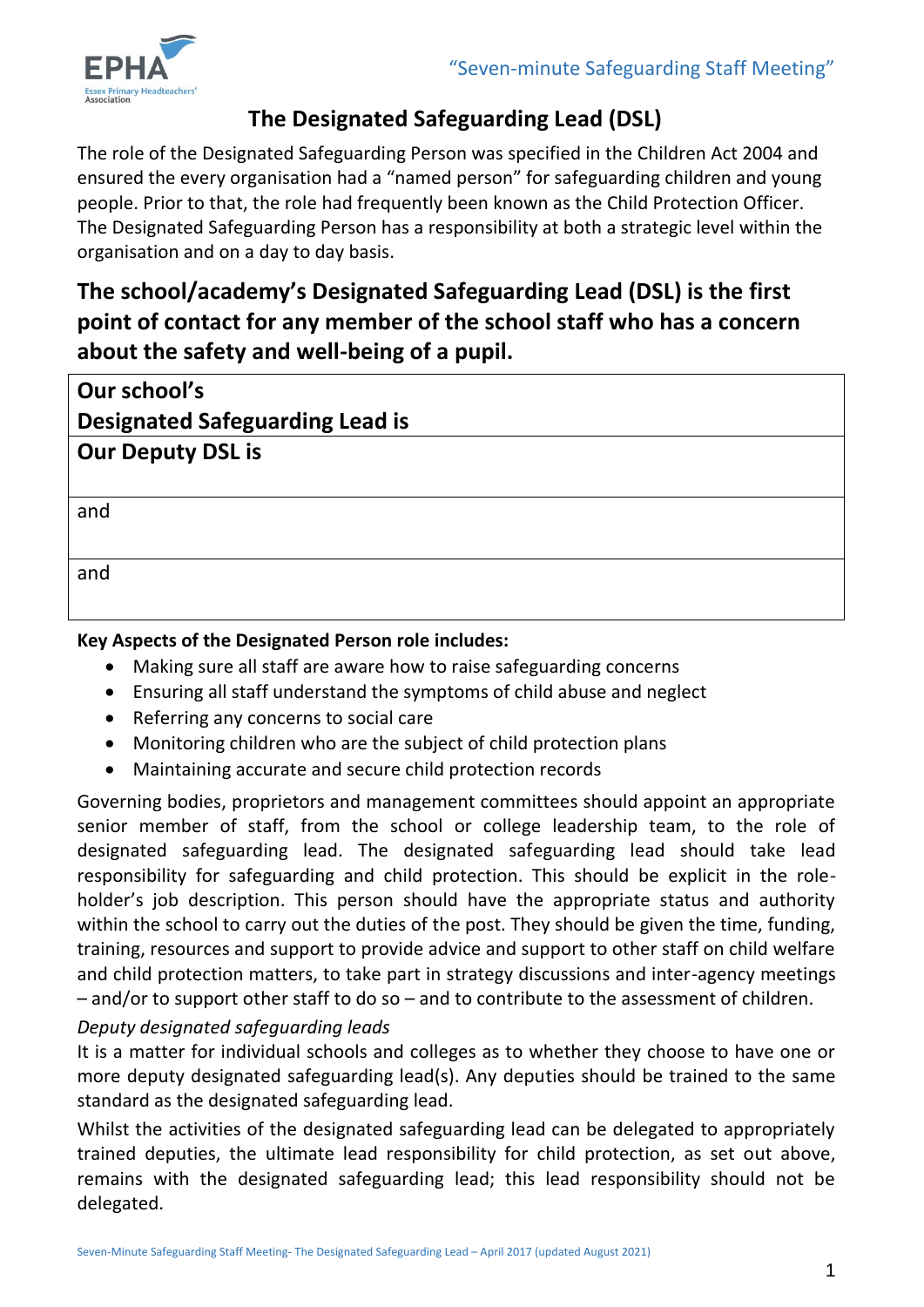

## **Availability**

• During term time the designated safeguarding lead (or a deputy) should always be available (during school or college hours) for staff in the school or college to discuss any safeguarding concerns. Whilst generally speaking the designated safeguarding lead (or deputy) would be expected to be available in person, it is a matter for individual schools and colleges to define what "available" means and whether in exceptional circumstances availability via phone and/or Skype or other such media is acceptable.

• It is a matter for individual schools and colleges to arrange adequate and appropriate cover arrangements for any out of hours/out of term activities.

## **Keeping Children Safe in Education 2021 sets out the role of the Designated Safeguarding Lead in Annex C, which includes the following responsibilities:**

## *Managing referrals*

The designated safeguarding lead is expected to refer cases:

- of suspected abuse and neglect to the local authority children's social care as required;
- to the Channel programme where there is a radicalisation concern as required and support staff who make referrals to the Channel programme;
- where a person is dismissed or left due to risk/harm to a child to the Disclosure and Barring Service as required; and
- where a crime may have been committed to the Police as required.

## *Working with others*

- Act as a source of support of support, advice and expertise for all staff;
- Act as a point of contact with the safeguarding partners;
- Liaise with the headteacher or principal to inform him or her of issues especially ongoing enquiries under section 47 of the Children Act 1989 and police investigations;
- As required, liaise with the "case manager" and the designated officer(s) at the local authority for child protection concerns (all cases which concern a staff member);
- Liaise with staff on matters of safety and safeguarding and when deciding whether to make a referral by liaising with relevant agencies.
- Promote supportive engagement with parents/carers in safeguarding and promoting the welfare of children, including where families may be facing challenging circumstances;
- Help promote educational outcomes by sharing the information about the welfare, safeguarding and child protection issues that children, including children with a social worker, are experiencing, or having experienced, with teachers and school and college leadership staff.

#### *Information sharing and managing the child protection file*

The designated safeguarding lead is responsible for ensuring that child protection files are kept up to date. Information should be kept confidential and stored securely. It is good practice to keep concerns and referrals in a separate child protection file for each child. Records should include:

- a clear and comprehensive summary of the concern;
- details of how the concern was followed up and resolved;
- a note of any action taken, decisions reached and the outcome.